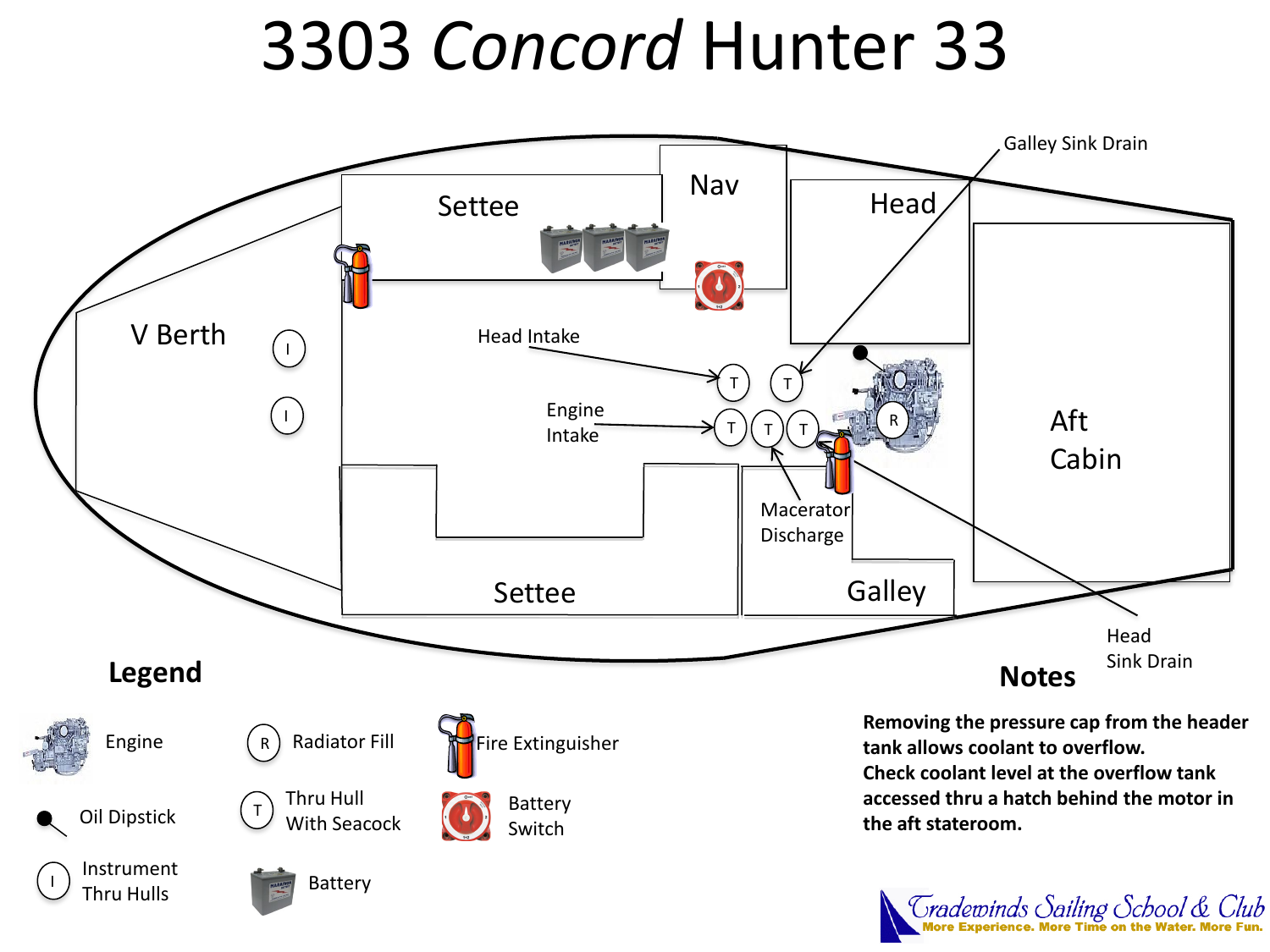## 3303 *Concord* Hunter 33

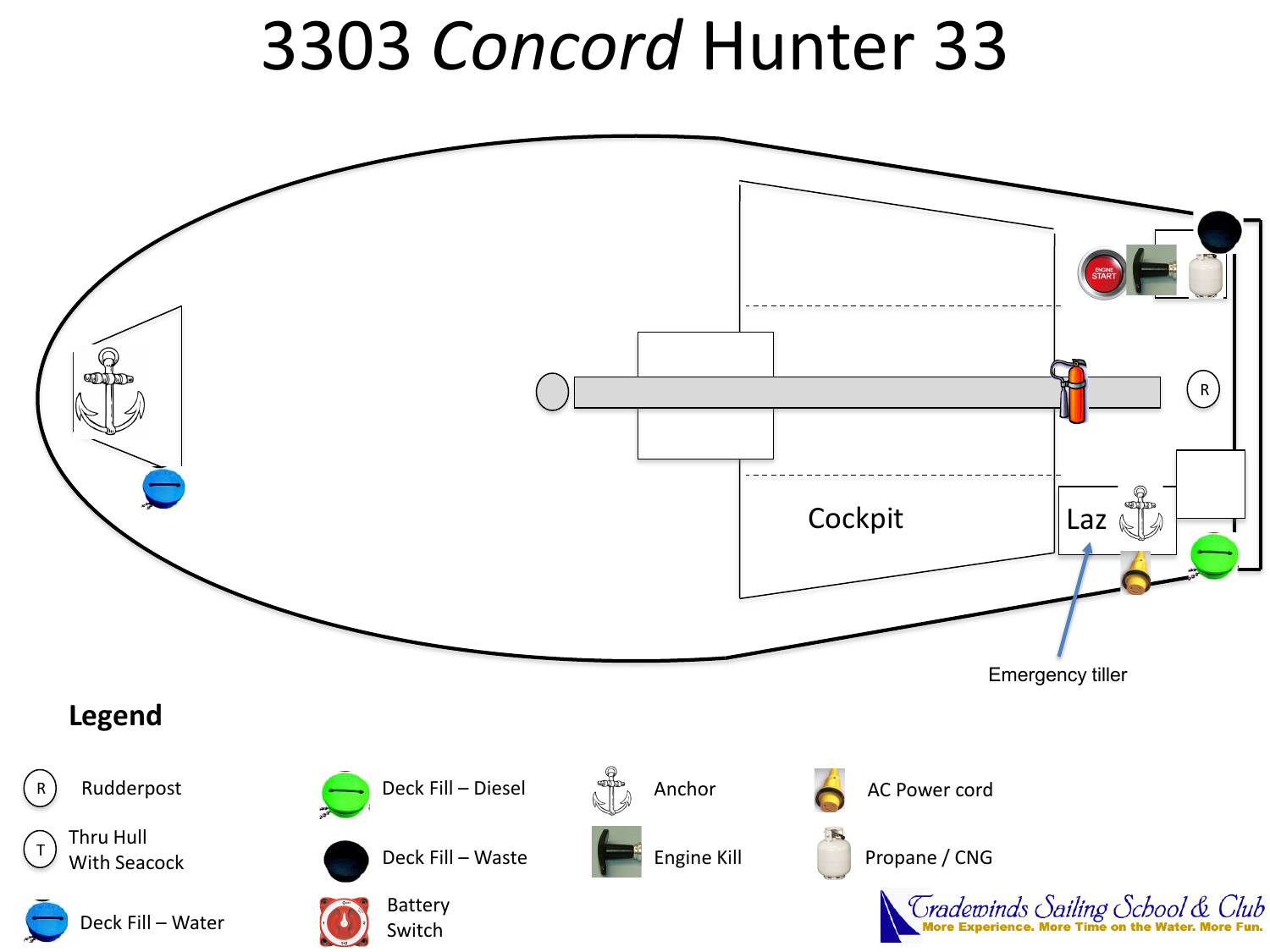# 3303 *Concord* Hunter 33 3303 Concord Hunter 33

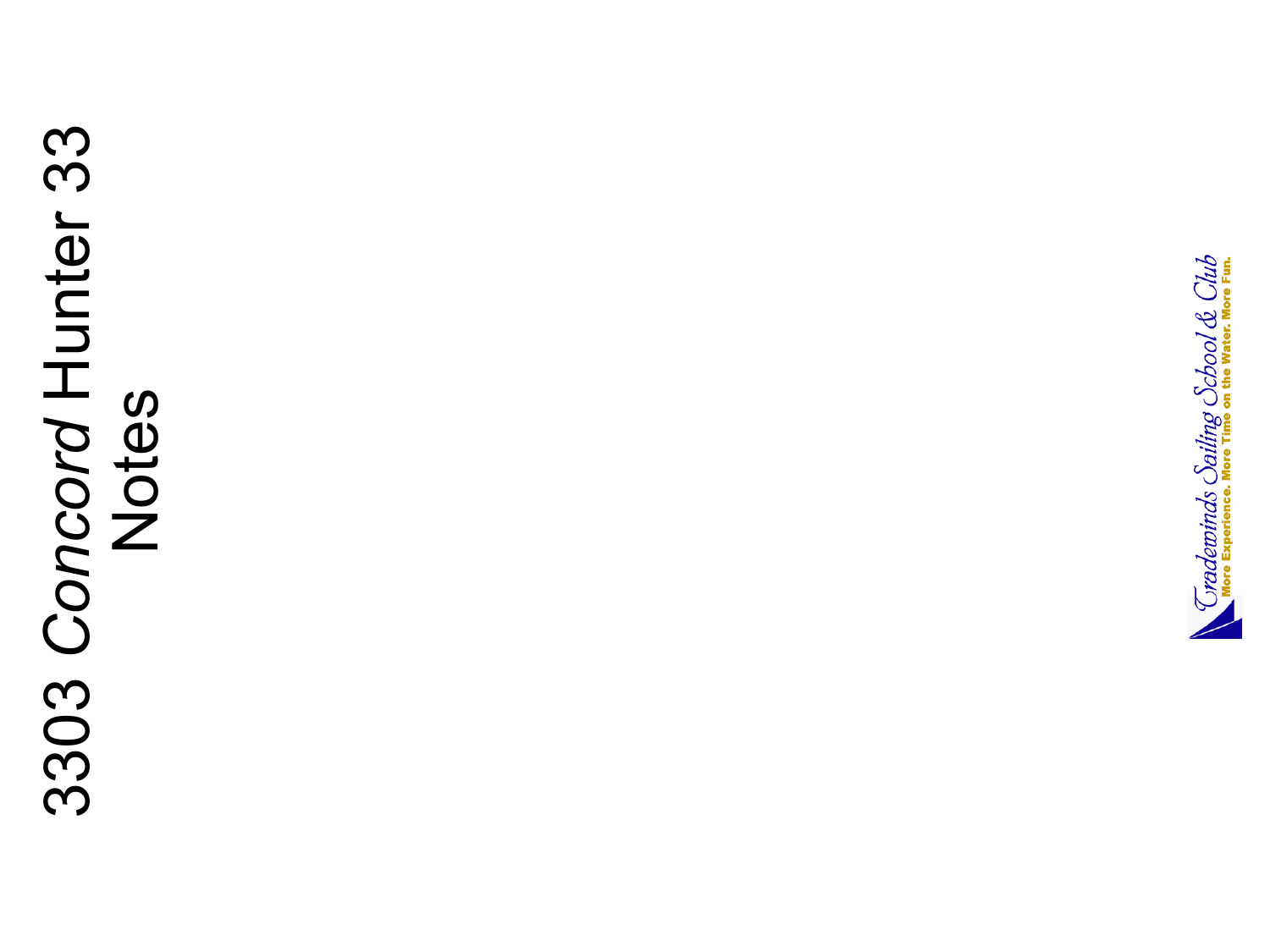| <b>Documentation</b>       | Concord is a State of California Registered vessel CF 1576 RA.                                                                                                                                                                                                     |
|----------------------------|--------------------------------------------------------------------------------------------------------------------------------------------------------------------------------------------------------------------------------------------------------------------|
|                            | The Discharge of Oil placard and the Garbage disposal placard are located<br>located on the companionway ladder. An additional Oil Discharge Placard is<br>inside the engine compartment.                                                                          |
| <b>Engine</b>              | Engine type: Yanmar 3YM30                                                                                                                                                                                                                                          |
|                            | Working RPM<br><b>MAX RPM</b><br>3 blade fixed prop                                                                                                                                                                                                                |
|                            |                                                                                                                                                                                                                                                                    |
|                            | Engine hours are read from a dedicated hour meter found on the dashboard<br>located on the starboard side of the cockpit.                                                                                                                                          |
|                            | To access the engine compartment, lift the companionway ladder up and<br>back.                                                                                                                                                                                     |
|                            | Check the oil by removing the companionway ladder. The dipstick is easily<br>accessible on the starboard side of the motor (left as you face the motor).                                                                                                           |
|                            | Check coolant at the overflow jug at the rear of the motor. Access is obtained<br>via a hatch located over the mattress in the aft stateroom. DO NOT check the<br>coolant level at the pressure cap, unless the overflow jug behind the motor is<br>empty.         |
|                            | There are two belts to check on Concord. Access may be found by removing<br>the companionway ladder.                                                                                                                                                               |
| <b>Fuel Gauge</b>          | The fuel gauge is found at the dashboard. Concord holds 25 gallons of fuel<br>when full.                                                                                                                                                                           |
| <b>Engine Start Up and</b> | <b>Start Up</b>                                                                                                                                                                                                                                                    |
| <b>Shut Down</b>           | The ignition key dash board is on the starboard side of the cockpit. To<br>energize the starter system, select Bank 1 or Bank 2. Under normal operating<br>conditions, use Bank 2. Bank 1 is a smaller backup battery to be used in the<br>event Bank 2 is "flat". |
|                            | No pre-heat glow plugs are installed. To start the motor turn the key<br>clockwise.                                                                                                                                                                                |
|                            | <b>Shut Down</b><br>With the key in the "ON" position, push and hold the Stop button above the<br>key.                                                                                                                                                             |
|                            |                                                                                                                                                                                                                                                                    |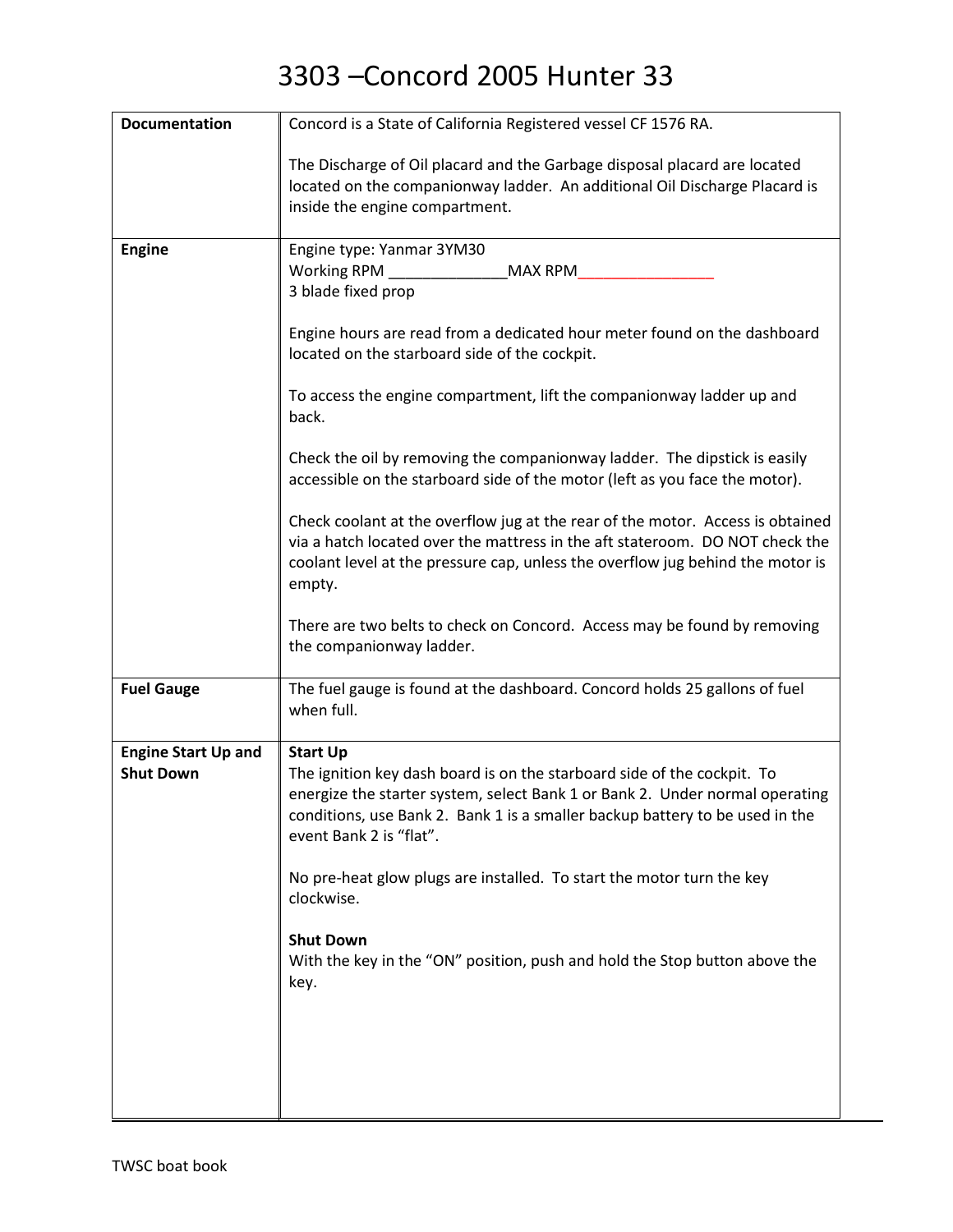| <b>Electrical System</b> | The AC and DC panels are found directly above the navigation station table.                                                                                                                                                                                                                                                                                                 |
|--------------------------|-----------------------------------------------------------------------------------------------------------------------------------------------------------------------------------------------------------------------------------------------------------------------------------------------------------------------------------------------------------------------------|
|                          | <b>AC</b>                                                                                                                                                                                                                                                                                                                                                                   |
|                          | The AC emergency breaker is in the AFT port lazarette.                                                                                                                                                                                                                                                                                                                      |
|                          | Leave the following AC switches on when plugged in dockside (all are labeled<br>with green dots):<br><b>AC Main</b><br>Outlets<br><b>Battery Charger</b>                                                                                                                                                                                                                    |
|                          | <b>DC</b>                                                                                                                                                                                                                                                                                                                                                                   |
|                          | Three DC batteries are located under the starboard settee. Bank 1 consists of<br>a single battery which is smaller than the other batteries. Bank 2 consists of<br>two batteries wired in parallel. Either bank will operate the starter and/or<br>house bank. Under normal operation, it is recommended that Bank 2 be<br>selected, leaving Bank 1 as an emergency backup. |
|                          | The battery selector switch is located under the navigation station. Leave the<br>selector in "BOTH" when leaving the boat to allow the battery's to charge.                                                                                                                                                                                                                |
|                          | The windlass breaker is to the left of the battery selector switch.                                                                                                                                                                                                                                                                                                         |
| <b>Instruments</b>       | Turning on the Instrument and GPS switches on the DC Main Panel activates<br>the instruments, consisting of depth, speed, wind, and a small GPS unit.                                                                                                                                                                                                                       |
|                          | The Auto Pilot switch on the DC Main Panel activates the Auto Pilot display.<br>To use the auto pilot, the lever on the inner steering wheel needs to be in the<br>down position. When the Auto Pilot is not in use, the same lever must be in<br>the up position to have free control of the wheel.                                                                        |
| <b>Thru Hulls</b>        | Concord has seven thru-hulls, five of which have sea cocks affixed.                                                                                                                                                                                                                                                                                                         |
|                          | The two instrument thru-hulls are found under the v-berth floor                                                                                                                                                                                                                                                                                                             |
|                          | The other five thru-hulls are located under the floor boards at the base of the<br>companionway steps<br>Head intake<br>$\bullet$<br>Engine raw water intake<br>Galley sink drain<br>Head sink drain<br>$\bullet$<br>Macerator discharge                                                                                                                                    |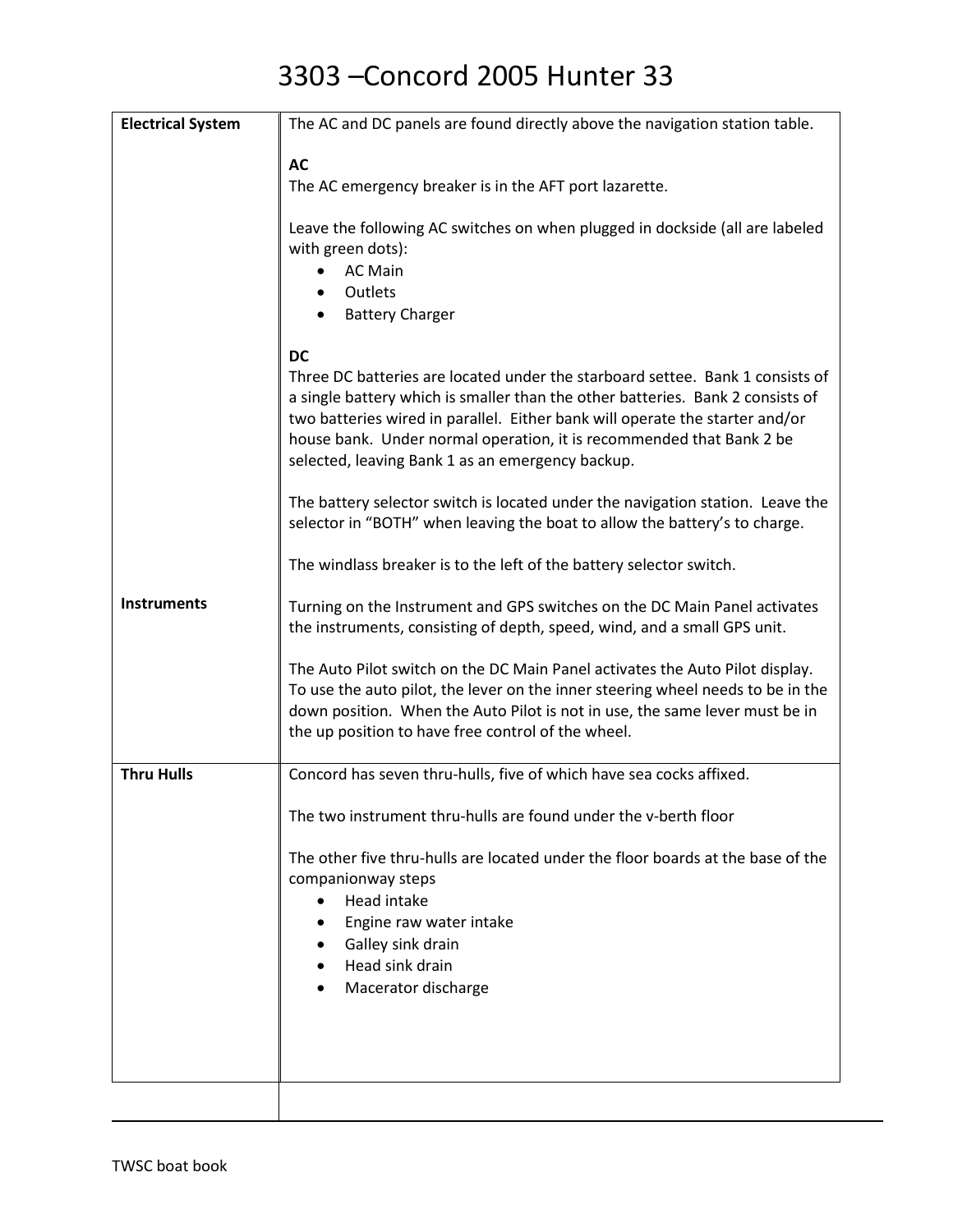| Head(s)                                   | There is one "manual flush" head located to starboard. The head intake is<br>located under the floorboard at the base of the companionway ladder,<br>however, it is recommended that fresh water from the shower be used                                                                                                                                                                                        |
|-------------------------------------------|-----------------------------------------------------------------------------------------------------------------------------------------------------------------------------------------------------------------------------------------------------------------------------------------------------------------------------------------------------------------------------------------------------------------|
|                                           | instead.                                                                                                                                                                                                                                                                                                                                                                                                        |
| <b>Fresh Water System</b>                 | There is one 50 gallon fresh water tank on Concord. The tank is located<br>under the v-berth, and is filled via a deck fill found near the anchor locker<br>hatch.<br>A combination fresh water and waste tank gauge is found at the navigation                                                                                                                                                                 |
|                                           | station, directly forward of the DC Main Panel. The Tank Indicator switch on<br>the DC Main Panel must be on to energize the switch. Once energized, the up<br>and down arrows will scroll between the two tanks. DO NOT press the "C"<br>button, which is used to calibrate the gauge. If there is a problem with the<br>calibration, indicate the problem on the checkout log and Tradewinds will<br>correct. |
| <b>Anchor and Ground</b><br><b>Tackle</b> | <b>Primary Anchor</b><br>A 22 lb Danforth primary anchor, with a combination chair/nylon rode is<br>mounted in a bow roller.                                                                                                                                                                                                                                                                                    |
|                                           | <b>Secondary Anchor</b><br>A 22 lb Danforth style primary anchor, with a combination chair/nylon rode is<br>stowed in the aft, port lazarette.                                                                                                                                                                                                                                                                  |
|                                           | <b>Kellet/Sentinel</b><br>A kellet with sentinel is stowed in the aft/port lazarette.<br><b>Windlass</b>                                                                                                                                                                                                                                                                                                        |
|                                           | There is a windlass with separate foot buttons to raise and lower. The breaker<br>is located under the navigation station.                                                                                                                                                                                                                                                                                      |
| Draft / keel type                         | Concord draws 5.5', and has a fin keel                                                                                                                                                                                                                                                                                                                                                                          |
|                                           |                                                                                                                                                                                                                                                                                                                                                                                                                 |
|                                           |                                                                                                                                                                                                                                                                                                                                                                                                                 |
|                                           |                                                                                                                                                                                                                                                                                                                                                                                                                 |
|                                           |                                                                                                                                                                                                                                                                                                                                                                                                                 |
|                                           |                                                                                                                                                                                                                                                                                                                                                                                                                 |
|                                           |                                                                                                                                                                                                                                                                                                                                                                                                                 |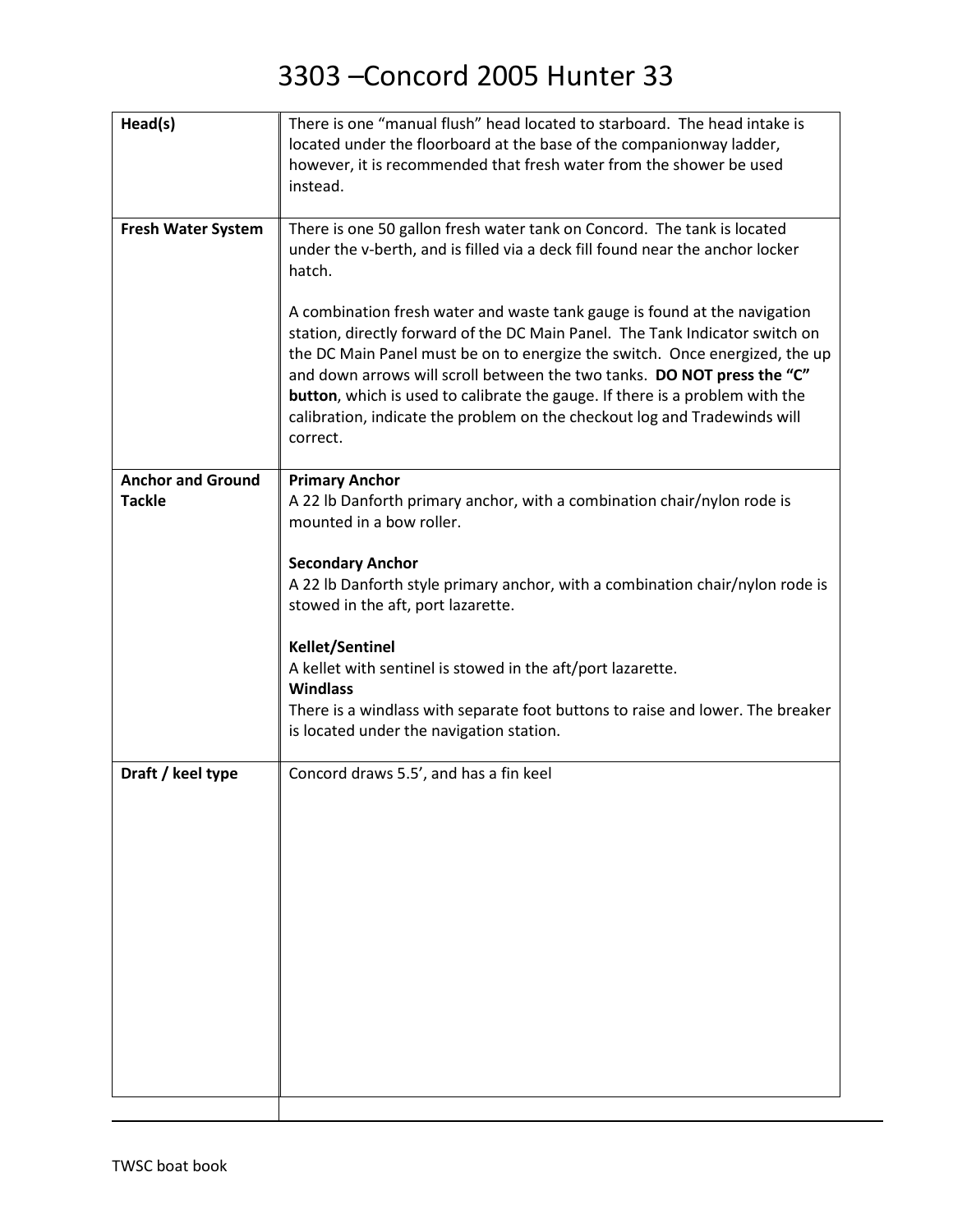| Refrigeration    | Concord is outfitted with an ice box and a refrigerator.                     |
|------------------|------------------------------------------------------------------------------|
|                  | The ice box drains to the bilge.                                             |
|                  | There is a switch on the DC panel to turn the refrigerator on.               |
|                  | The refrigerator thermostat is located inside the refrigerator.<br>$\bullet$ |
|                  |                                                                              |
| <b>Stove</b>     | Concord is equipped with a two burner propane stove/oven/broiler             |
|                  | combination.                                                                 |
|                  |                                                                              |
|                  | The propane is located in a locker in the starboard aft lazarette.           |
|                  | There are two propane switches. Both must be in the on position to operate   |
|                  | the stove. Both switches should be turned off when the stove is not in use.  |
|                  | 1. DC Panel                                                                  |
|                  | 2. On the cabinet at the galley sink                                         |
|                  |                                                                              |
|                  | The oven and stove do not have automatic ignitors. Use a long handled        |
|                  | propane lighter.                                                             |
|                  |                                                                              |
| <b>Microwave</b> | There is a microwave oven for use while connected to "shore power." The      |
|                  | Microwave switch on the AC Panel must be on to use.                          |
|                  |                                                                              |
| <b>Barbeque</b>  | There is a stern rail mounted propane BBQ. The BBQ uses the small green      |
|                  | "Coleman" style propane canisters  you must provide your own.                |
|                  |                                                                              |
|                  | The regulator assembly is stowed under the galley sink. The regulator        |
|                  | mounts in a hole in the bottom of the BBQ.                                   |
|                  |                                                                              |
|                  |                                                                              |
|                  |                                                                              |
|                  |                                                                              |
|                  |                                                                              |
|                  |                                                                              |
|                  |                                                                              |
|                  |                                                                              |
|                  |                                                                              |
|                  |                                                                              |
|                  |                                                                              |
|                  |                                                                              |
|                  |                                                                              |
|                  |                                                                              |
|                  |                                                                              |
|                  |                                                                              |
|                  |                                                                              |
|                  |                                                                              |
|                  |                                                                              |
|                  |                                                                              |